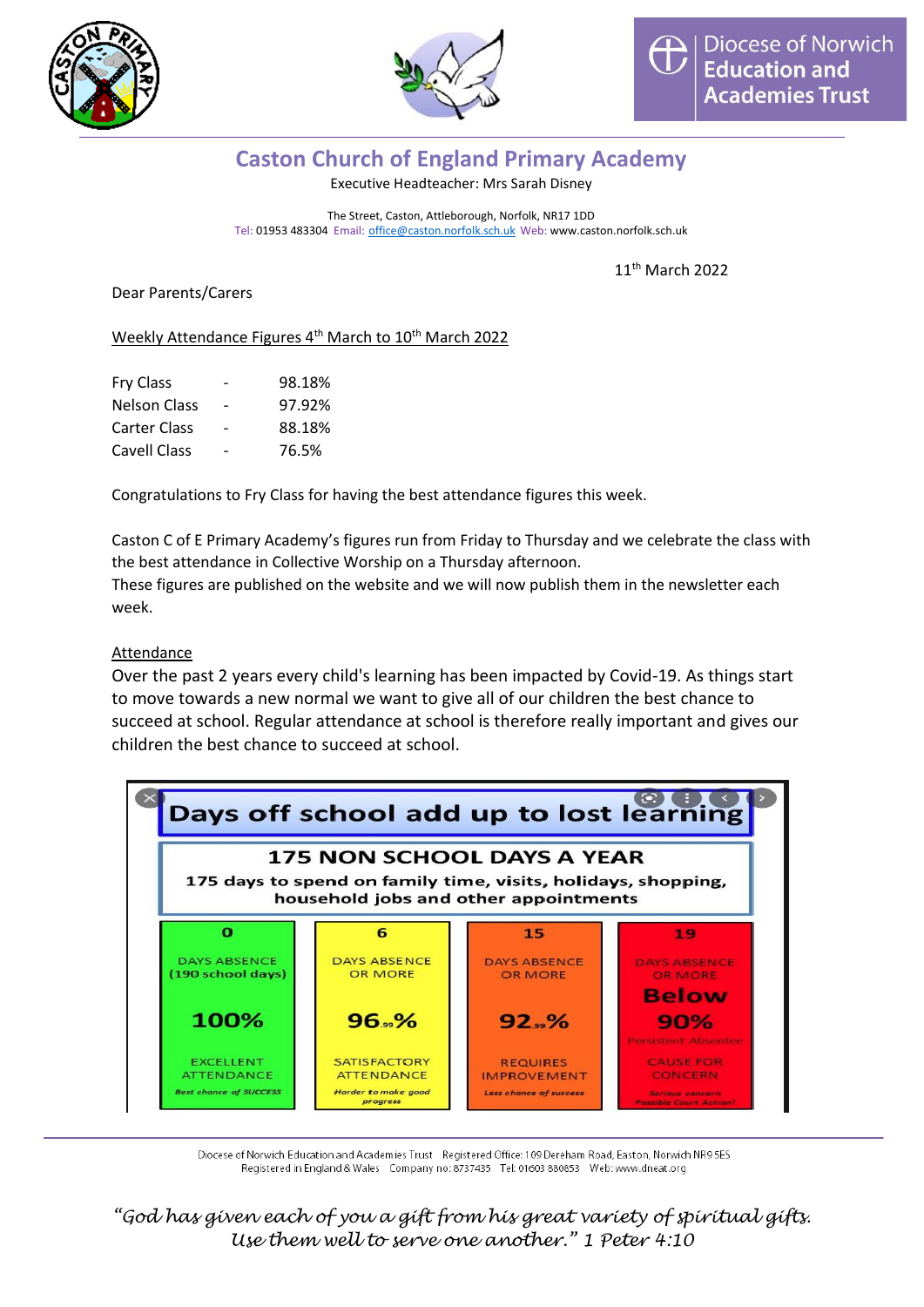



# **Caston Church of England Primary Academy**

Executive Headteacher: Mrs Sarah Disney

The Street, Caston, Attleborough, Norfolk, NR17 1DD Tel: 01953 483304 Email: [office@caston.norfolk.sch.uk](mailto:office@caston.norfolk.sch.uk) Web: www.caston.norfolk.sch.uk

### Fry Class – Pancake Day

Fry class worked together to make pancakes for pancake day last week. They had fun choosing their own toppings.



#### Year 6 – Crucial Crew

Our Year 6's attended a Crucial Crew event in Shipdham this week. Crucial Crew is a multi-agency safety education event. This involves the staging of theatrical safety sets for students to learn about safety by experiencing risk in a safe controlled environment. The children returned from this event saying that they had a good time and it was brilliant event.





Diocese of Norwich Education and Academies Trust Registered Office: 109 Dereham Road, Easton, Norwich NR9 5ES Registered in England & Wales Company no: 8737435 Tel: 01603 880853 Web: www.dneat.org

*"God has given each of you a gift from his great variety of spiritual gifts. Use them well to serve one another." 1 Peter 4:10*